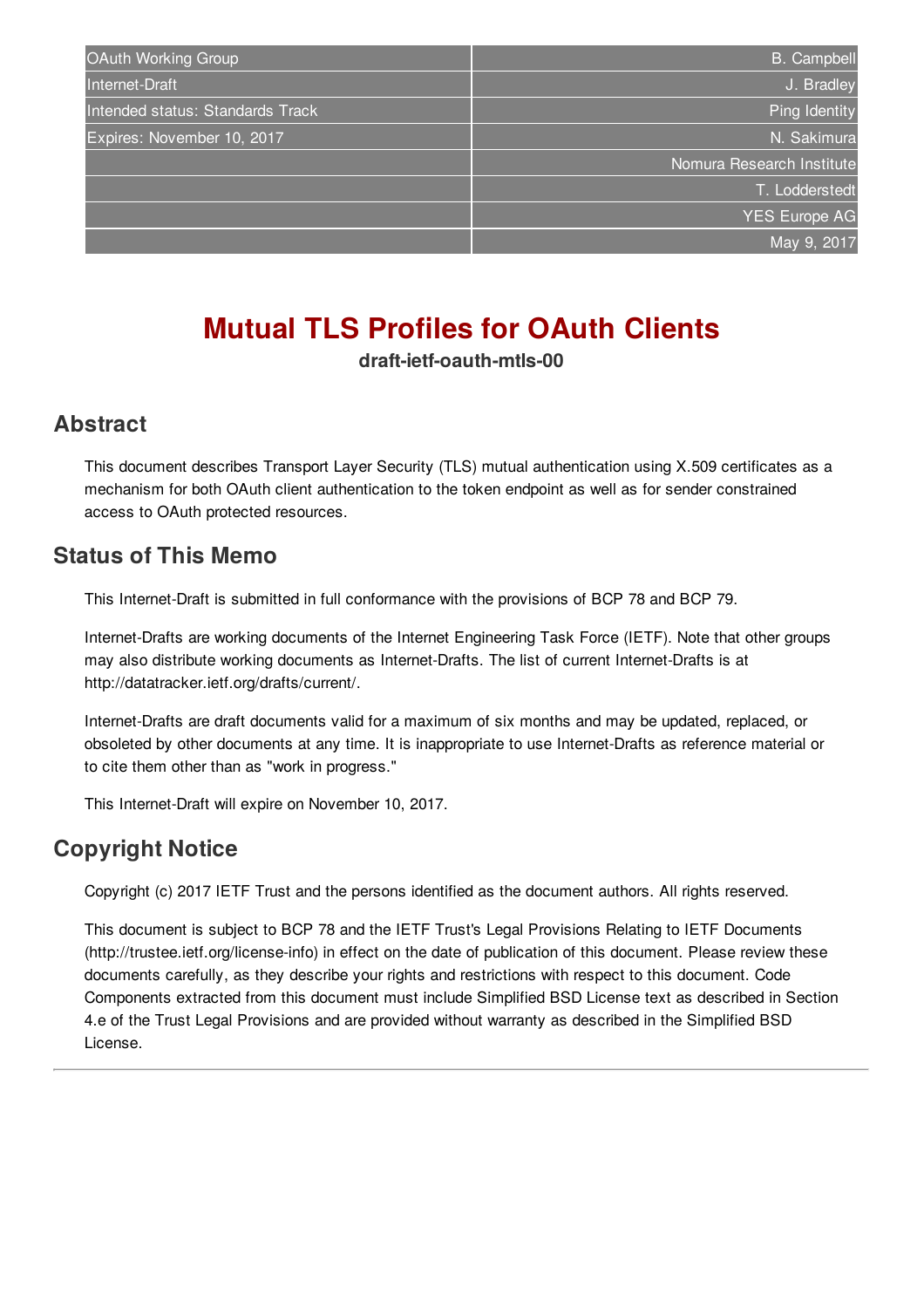## <span id="page-1-0"></span>**Table of [Contents](#page-1-0)**

| 1. Introduction                                                       |
|-----------------------------------------------------------------------|
| 1.1. Requirements Notation and Conventions                            |
| 1.2. Terminology                                                      |
| 2. Mutual TLS for Client Authentication                               |
| 2.1. Mutual TLS Client Authentication to the Token Endpoint           |
| 2.2. Authorization Server Metadata                                    |
| 2.3. Dynamic Client Registration                                      |
| <b>3. Mutual TLS Sender Constrained Resources Access</b>              |
| 3.1. X.509 Certificate SHA-256 Thumbprint Confirmation Method for JWT |
| <b>4. IANA Considerations</b>                                         |
| <b>4.1. JWT Confirmation Methods Registration</b>                     |
| <b>4.1.1 Registry Contents</b>                                        |
| 4.2. Token Endpoint Authentication Method Registration                |
| <b>4.2.1 Registry Contents</b>                                        |
| 4.3. OAuth Dynamic Client Registration Metadata Registration          |
| <b>4.3.1 Registry Contents</b>                                        |
| <b>5. Security Considerations</b>                                     |
| <b>5.1. TLS Versions and Best Practices</b>                           |
| <b>5.2. Client Identity Binding</b>                                   |
| 6. References                                                         |
| <b>6.1. Normative References</b>                                      |
| <b>6.2. Informative References</b>                                    |
| <b>Appendix A. Acknowledgements</b>                                   |
| <b>Appendix B. Document(s) History</b>                                |

<span id="page-1-3"></span>

**Authors' [Addresses](#page-6-1)**

### <span id="page-1-1"></span>**[1.](#page-1-1) [Introduction](#page-1-3)**

This document describes Transport Layer Security (TLS) mutual authentication using X.509 certificates as a mechanism for both OAuth client authentication to the token endpoint as well as for sender constrained access to OAuth protected resources.

The OAuth 2.0 Authorization Framework [\[RFC6749\]](#page-5-4) defines a shared secret method of client authentication but also allows for the definition and use of additional client authentication mechanisms when interacting with the authorization server's token endpoint. This document describes an additional mechanism of client authentication utilizing mutual TLS [\[RFC5246\]](#page-5-5) certificate-based authentication, which provides better security characteristics than shared secrets.

Mutual TLS sender constrained access to protected resources ensures that only the party in possession of the private key corresponding to the certificate can utilize the access token to get access to the associated resources. Such a constraint is unlike the case of the basic bearer token described in [\[RFC6750\]](#page-5-6), where any party in possession of the access token can use it to access the associated resources. Mutual TLS sender constrained access prevents the use of stolen access tokens by binding the access token to the client's certificate.

Mutual TLS sender constrained access tokens and mutual TLS client authentication are distinct mechanisms that don't necessarily need to be deployed together.

### <span id="page-1-4"></span><span id="page-1-2"></span>**[1.1.](#page-1-2) [Requirements](#page-1-4) Notation and Conventions**

The key words "MUST", "MUST NOT", "REQUIRED", "SHALL", "SHALL NOT", "SHOULD", "SHOULD NOT", "RECOMMENDED", "NOT RECOMMENDED", "MAY", and "OPTIONAL" in this document are to be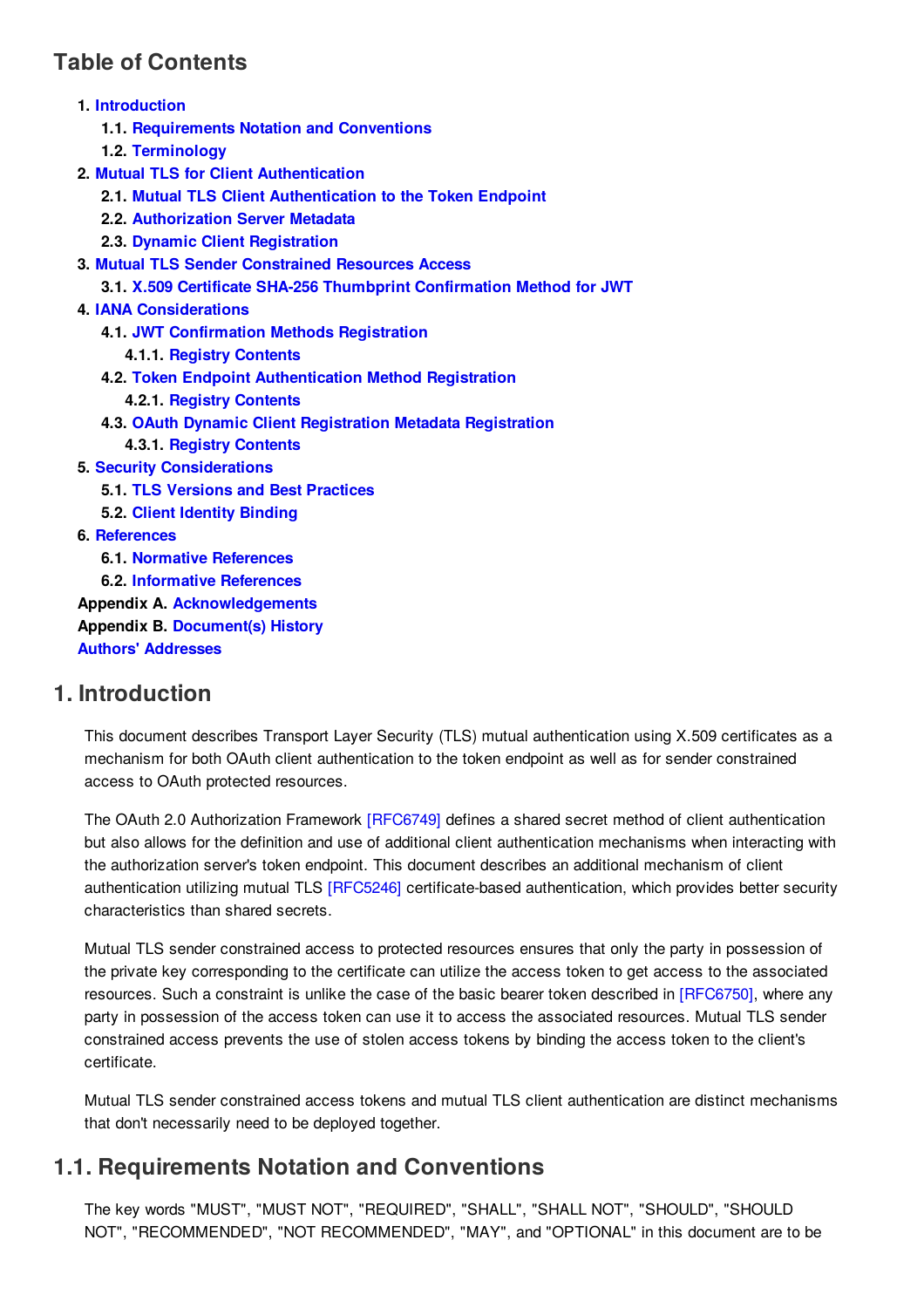<span id="page-2-5"></span>interpreted as described in [RFC](#page-5-7) 2119 [RFC2119].

#### <span id="page-2-0"></span>**[1.2.](#page-2-0) [Terminology](#page-2-5)**

This specification uses the following phrases interchangeably: [TLS](#page-5-5) 1.2 [RFC5246] this requires the client to send Client Certificate and Certificate Verify messages during the TLS handshake and for the server to verify these messages.

Transport Layer Security (TLS) Mutual Authentication

Mutual TLS

Mutual TLS X.509 client certificate authentication

These phrases all refer to the process whereby a client uses it's X.509 certificate to authenticate itself with a server when negotiating a TLS session. In

#### <span id="page-2-6"></span><span id="page-2-1"></span>**[2.](#page-2-1) Mutual TLS for Client [Authentication](#page-2-6)**

#### <span id="page-2-7"></span><span id="page-2-2"></span>**[2.1.](#page-2-2) Mutual TLS Client [Authentication](#page-2-7) to the Token Endpoint**

The following section defines, as an extension of OAuth 2.0, [Section](#page-5-4) 2.3 [RFC6749], the use of mutual TLS X.509 client certificates as client credentials. The requirement of mutual TLS for client authentications is determined by the authorization server based on policy or configuration for the given client (regardless of whether the client was dynamically registered or statically configured or otherwise established). OAuth 2.0 requires that access token requests by the client to the token endpoint use TLS. In order to utilize TLS for client authentication, the TLS connection MUST have been established or reestablished with mutual X.509 certificate authentication (i.e. the Client Certificate and Certificate Verify messages are sent during the TLS Handshake [\[RFC5246\]](#page-5-5)).

For all access token requests to the token endpoint, regardless of the grant type used, the client MUST include the client id parameter, described in OAuth 2.0, [Section](#page-5-4) 2.2 [RFC6749]. The presence of the client id parameter enables the authorization server to easily identify the client independently from the content of the certificate and allows for trust models to vary as appropriate for a given deployment. The authorization server can locate the client configuration by the client identifier and check the certificate presented in the TLS Handshake against the expected credentials for that client. As described in Section 5.2, the [authorization](#page-4-9) server MUST enforce some method of binding a certificate to a client.

#### <span id="page-2-8"></span><span id="page-2-3"></span>**[2.2.](#page-2-3) [Authorization](#page-2-8) Server Metadata**

tls client auth is used as a new value of the token endpoint auth methods supported metadata parameter to indicate server support for mutual TLS as a client authentication method in authorization server metadata such as [\[OpenID.Discovery\]](#page-5-8) and [\[I-D.ietf-oauth-discovery\]](#page-5-9).

### <span id="page-2-9"></span><span id="page-2-4"></span>**[2.3.](#page-2-4) Dynamic Client [Registration](#page-2-9)**

This draft adds the following values and metadata parameters to the OAuth 2.0 Dynamic Client [Registration](#page-5-10) [RFC7591].

The value tls client auth is used to indicate the client's intention to use mutual TLS as an authentication method to the token endpoint for the token endpoint auth method client metadata field.

For authorization servers that associate certificates with clients using subject information in the certificate, the following two new string metadata parameters can be used:

#### tls\_client\_auth\_subject\_dn

The expected subject distinguished name of the client certificate can be represented using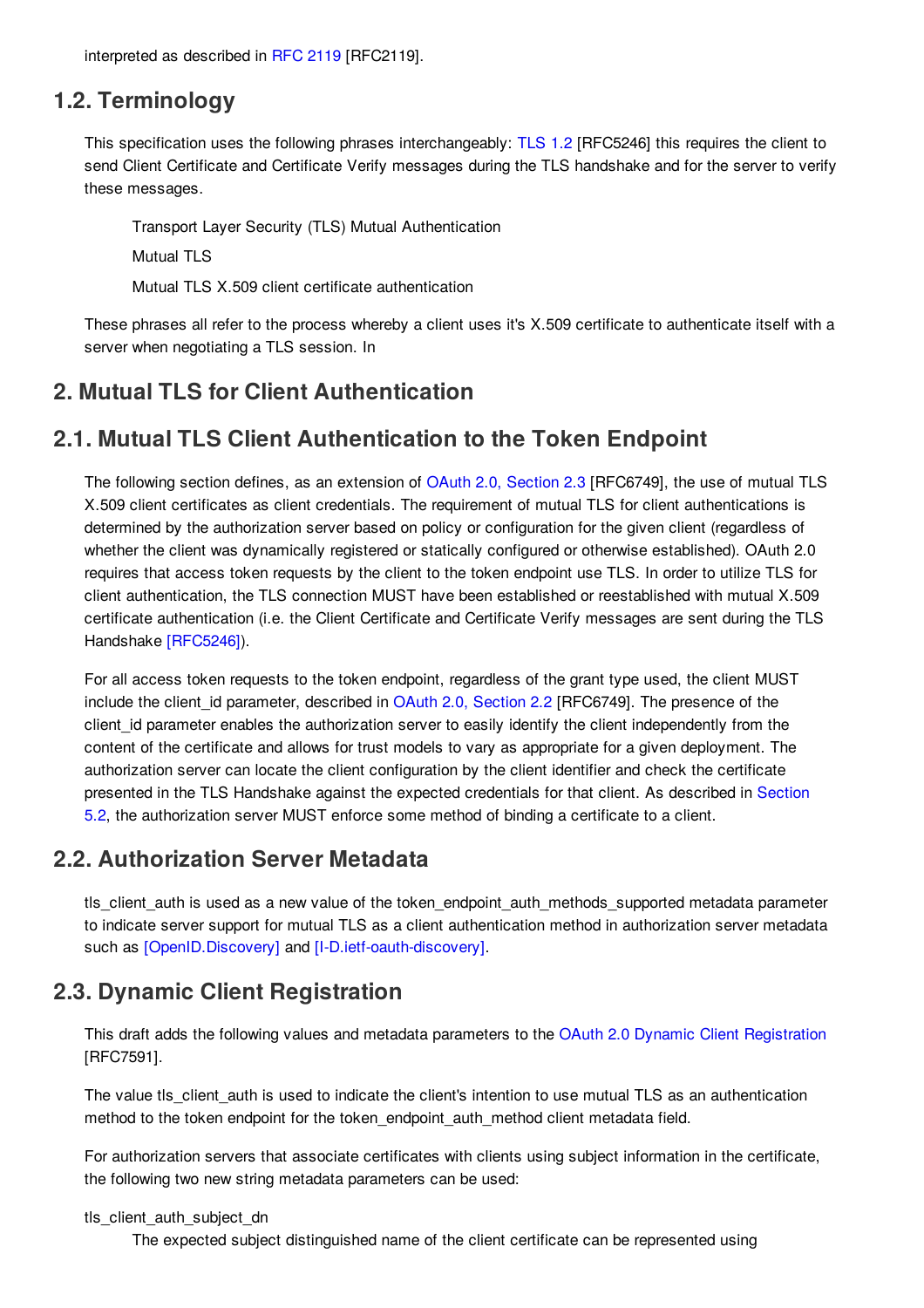tls\_client\_auth\_subject\_dn.

tls\_client\_auth\_issuer\_dn

The metadata parameter tls\_client\_auth\_issuer\_dn can optionally be used to constrain the expected distinguished name of the root issuer of the client certificate.

For authorization servers that use the key or full certificate to associate clients with certificate, the existing jwks\_uri or jwks metadata parameters from [\[RFC7591\]](#page-5-10) shall be used.

## <span id="page-3-3"></span><span id="page-3-0"></span>**[3.](#page-3-0) Mutual TLS Sender [Constrained](#page-3-3) Resources Access**

When mutual TLS X.509 client certificate authentication is used at the token endpoint, the authorization server is able to bind the issued access token to the client certificate. Such a binding is accomplished by associating a hash of the certificate with the token in a way that can be accessed by the protected resource, such as embedding the certificate hash in the issued access token directly, using the syntax described in [Section](#page-3-4) 3.1, or through token introspection [\[RFC7662\]](#page-5-11). The specific method for associating the certificate with the access token is determined by the authorization server and the protected resource, and is beyond the scope for this specification.

The client makes protected resource requests as described in [\[RFC6750\]](#page-5-6), however, those requests MUST be made over a mutually authenticated TLS connection using the same certificate that was used to authenticate to the token endpoint.

The protected resource MUST obtain the client certificate used for TLS authentication and MUST verify that the hash of that certificate exactly matches the hash of the certificate associated with the access token. If the hash values do not match, the resource access attempt MUST be rejected with an error.

## <span id="page-3-4"></span><span id="page-3-1"></span>**[3.1.](#page-3-1) X.509 Certificate SHA-256 Thumbprint [Confirmation](#page-3-4) Method for JWT**

When access tokens are represented as a JSON Web Tokens (JWT[\)\[RFC7519\]](#page-5-12), the certificate hash information SHOULD be represented using the x5t#S256 confirmation method member defined herein.

To represent the hash of a certificate in a JWT, this specification defines the new JWT Confirmation Method RFC [7800](#page-5-13) [RFC7800] member x5t#S256 for the X.509 Certificate SHA-256 Thumbprint. The value of the x5t#S256 member is a base64url-encoded SHA-256[\[SHS\]](#page-5-14) hash (a.k.a. thumbprint or digest) of the DER encoding of the X.509 certificate<sup>[RFC5280]</sup> (note that certificate thumbprints are also sometimes also known as certificate fingerprints).

The following is an example of a JWT payload containing an x5t#S256 certificate thumbprint confirmation method.

```
{
 "iss": "https://server.example.com",
 "aud": "https://resource.example.org",
 "sub": "ty.webb@example.com",
 "exp": 1493726400,
 "nbf": 1493722800,
 "cnf":{
  "x5t#S256": "bwcK0esc3ACC3DB2Y5_lESsXE8o9ltc05O89jdN-dg2"
 }
}
```


## <span id="page-3-5"></span><span id="page-3-2"></span>**[4.](#page-3-2) IANA [Considerations](#page-3-5)**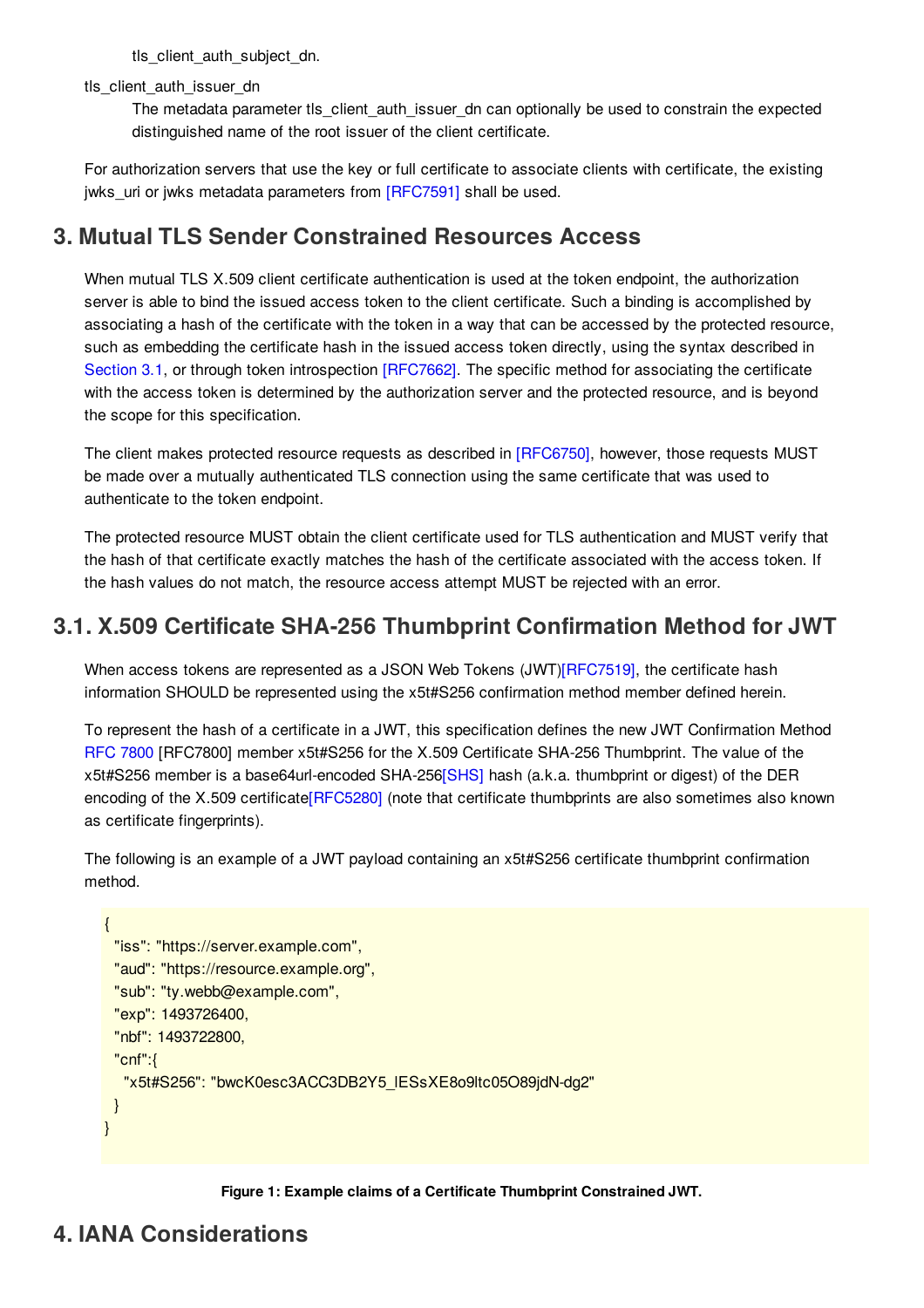## <span id="page-4-10"></span><span id="page-4-0"></span>**[4.1.](#page-4-0) JWT [Confirmation](#page-4-10) Methods Registration**

This specification requests registration of the following value in the IANA "JWT Confirmation Methods" registry [\[IANA.JWT.Claims\]](#page-5-16) for JWT cnf member values established by [\[RFC7800\]](#page-5-13).

## <span id="page-4-1"></span>**[4.1.1.](#page-4-1) Registry Contents**

- Confirmation Method Value: x5t#S256
- Confirmation Method Description: X.509 Certificate SHA-256 Thumbprint
- Change Controller: IESG
- <span id="page-4-11"></span>• Specification Document(s): [Section](#page-3-4) 3.1 of [[ this specification ]]

## <span id="page-4-2"></span>**[4.2.](#page-4-2) Token Endpoint [Authentication](#page-4-11) Method Registration**

This specification requests registration of the following value in the IANA "OAuth Token Endpoint Authentication Methods" registry [\[IANA.OAuth.Parameters\]](#page-5-17) established by [\[RFC7591\]](#page-5-10).

## <span id="page-4-3"></span>**[4.2.1.](#page-4-3) Registry Contents**

- Token Endpoint Authentication Method Name: tls\_client\_auth
- Change Controller: IESG
- <span id="page-4-12"></span>• Specification Document(s): [Section](#page-2-8) 2.2 of [[ this specification ]]

## <span id="page-4-4"></span>**[4.3.](#page-4-4) OAuth Dynamic Client [Registration](#page-4-12) Metadata Registration**

This specification requests registration of the following client metadata definitions in the IANA "OAuth Dynamic Client Registration Metadata" registry [\[IANA.OAuth.Parameters\]](#page-5-17) established by [\[RFC7591\]](#page-5-10):

## <span id="page-4-5"></span>**[4.3.1.](#page-4-5) Registry [Contents](#page-4-13)**

- <span id="page-4-13"></span>Client Metadata Name: tls\_client\_auth\_subject\_dn
- Client Metadata Description: String value specifying the expected subject distinguished name of the client certificate.
- Change Controller: IESG
- Specification Document(s): [Section](#page-2-9) 2.3 of [[ this specification ]]
- Client Metadata Name: tls\_client\_auth\_issuer\_dn
- Client Metadata Description: String value specifying the expected distinguished name of the root issuer of the client certificate
- Change Controller: IESG
- Specification Document(s): [Section](#page-2-9) 2.3 of [[ this specification ]]

## <span id="page-4-14"></span><span id="page-4-6"></span>**[5.](#page-4-6) Security [Considerations](#page-4-14)**

## <span id="page-4-15"></span><span id="page-4-7"></span>**[5.1.](#page-4-7) TLS Versions and Best [Practices](#page-4-15)**

[TLS](#page-5-5) 1.2 [RFC5246] is cited in this document because, at the time of writing, it is latest version that is widely deployed. However, this document is applicable with other TLS versions supporting certificate-based client authentication. Implementation security considerations for TLS, including version recommendations, can be found in [Recommendations](#page-5-18) for Secure Use of Transport Layer Security (TLS) and Datagram Transport Layer Security (DTLS) [BCP195].

## <span id="page-4-9"></span><span id="page-4-8"></span>**[5.2.](#page-4-8) Client Identity [Binding](#page-4-9)**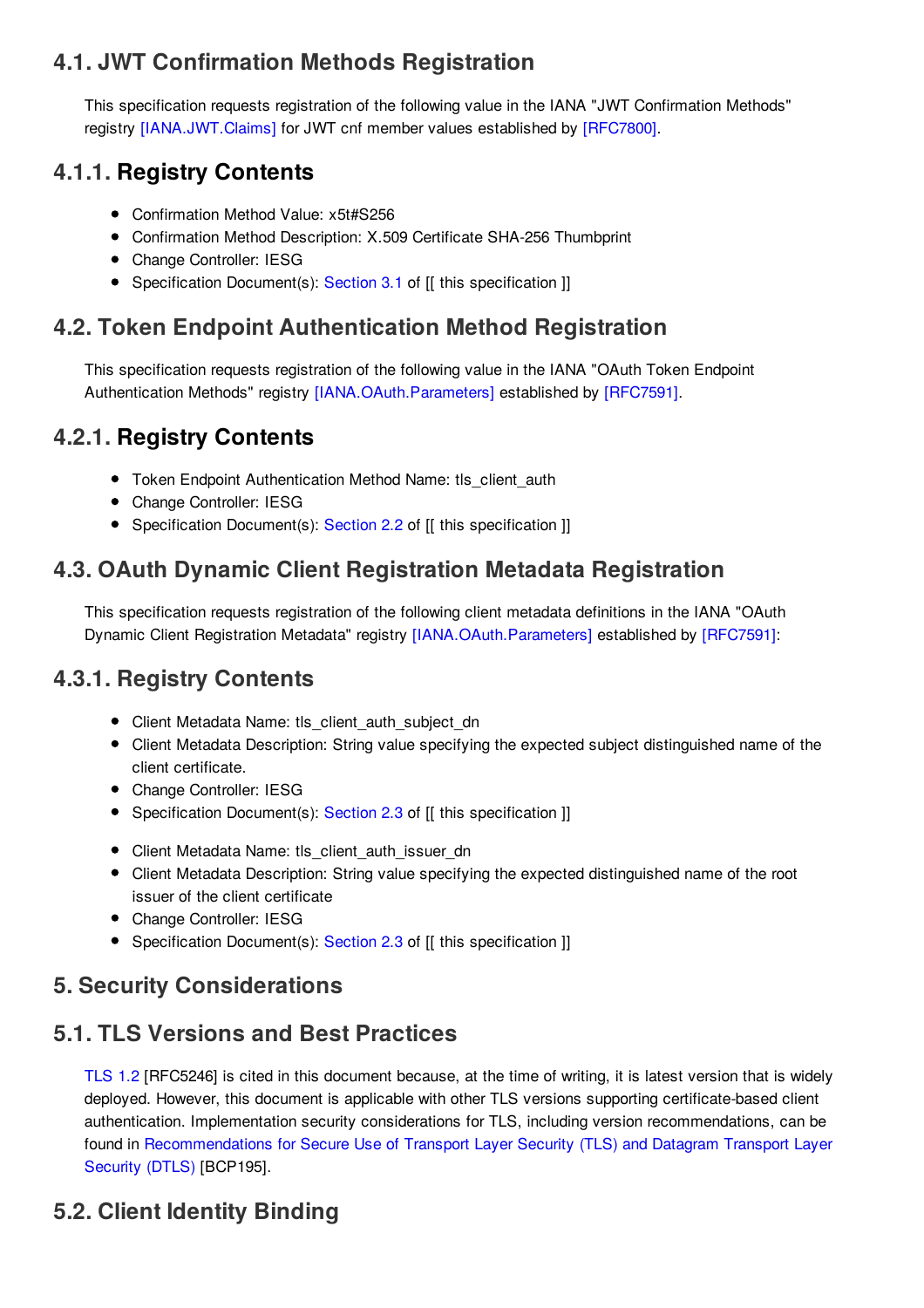No specific method of binding a certificate to a client identifier at the token endoint is prescribed by this document. However, some method MUST be employed so that, in addition to proving possession of the private key corresponding to the certificate, the client identity is also bound to the certificate. One such binding would be to configure for the client a value that the certificate must contain in the subject field or the subjectAltName extension and possibly a restricted set of trust anchors. An alternative method would be to configure a public key for the client directly that would have to match the subject public key info of the certificate.

### <span id="page-5-0"></span>**[6.](#page-5-0) References**

#### <span id="page-5-1"></span>**[6.1.](#page-5-1) Normative References**

<span id="page-5-18"></span><span id="page-5-15"></span><span id="page-5-7"></span><span id="page-5-5"></span>

| [BCP195]  | Sheffer, Y., Holz, R. and P. Saint-Andre, "Recommendations for Secure Use of Transport Layer<br>Security (TLS) and Datagram Transport Layer Security (DTLS)", BCP 195, RFC 7525, DOI<br>10.17487/RFC7525, May 2015.                |
|-----------|------------------------------------------------------------------------------------------------------------------------------------------------------------------------------------------------------------------------------------|
| [RFC2119] | Bradner, S., "Key words for use in RFCs to Indicate Requirement Levels", BCP 14, RFC 2119, DOI<br>10.17487/RFC2119, March 1997.                                                                                                    |
| [RFC5246] | Dierks, T. and E. Rescorla, "The Transport Layer Security (TLS) Protocol Version 1.2", RFC 5246,<br>DOI 10.17487/RFC5246, August 2008.                                                                                             |
| [RFC5280] | Cooper, D., Santesson, S., Farrell, S., Boeyen, S., Housley, R. and W. Polk, "Internet X.509<br>Public Key Infrastructure Certificate and Certificate Revocation List (CRL) Profile", RFC 5280, DOI<br>10.17487/RFC5280, May 2008. |
| [RFC6749] | Hardt, D., "The OAuth 2.0 Authorization Framework", RFC 6749, DOI 10.17487/RFC6749, October<br>2012.                                                                                                                               |
| [RFC6750] | Jones, M. and D. Hardt, "The OAuth 2.0 Authorization Framework: Bearer Token Usage", RFC<br>6750, DOI 10.17487/RFC6750, October 2012.                                                                                              |
| [RFC7800] | Jones, M., Bradley, J. and H. Tschofenig, "Proof-of-Possession Key Semantics for JSON Web<br>Tokens (JWTs)", RFC 7800, DOI 10.17487/RFC7800, April 2016.                                                                           |
| [SHS]     | National Institute of Standards and Technology, "Secure Hash Standard (SHS)", FIPS PUB 180-4,<br>March 2012.                                                                                                                       |

#### <span id="page-5-14"></span><span id="page-5-13"></span><span id="page-5-6"></span><span id="page-5-4"></span><span id="page-5-2"></span>**[6.2.](#page-5-2) Informative References**

<span id="page-5-17"></span><span id="page-5-16"></span><span id="page-5-12"></span><span id="page-5-9"></span><span id="page-5-8"></span>

| [I-D.ietf-oauth-discovery] | Jones, M., Sakimura, N. and J. Bradley, "OAuth 2.0 Authorization Server<br>Metadata", Internet-Draft draft-ietf-oauth-discovery-04, August 2016.              |
|----------------------------|---------------------------------------------------------------------------------------------------------------------------------------------------------------|
| [IANA.JWT.Claims]          | IANA, "JSON Web Token Claims"                                                                                                                                 |
| [IANA.OAuth.Parameters]    | IANA, "OAuth Parameters"                                                                                                                                      |
| [OpenID.Discovery]         | Sakimura, N., Bradley, J., Jones, M. and E. Jay, "OpenID Connect Discovery<br>1.0", February 2014.                                                            |
| [RFC7519]                  | Jones, M., Bradley, J. and N. Sakimura, "JSON Web Token (JWT)", RFC 7519,<br>DOI 10.17487/RFC7519, May 2015.                                                  |
| [RFC7591]                  | Richer, J., Jones, M., Bradley, J., Machulak, M. and P. Hunt, "OAuth 2.0 Dynamic<br>Client Registration Protocol", RFC 7591, DOI 10.17487/RFC7591, July 2015. |
| [RFC7662]                  | Richer, J., "OAuth 2.0 Token Introspection", RFC 7662, DOI 10.17487/RFC7662,<br>October 2015.                                                                 |

### <span id="page-5-11"></span><span id="page-5-10"></span><span id="page-5-3"></span>**[Appendix](#page-5-3) A. [Acknowledgements](#page-5-19)**

<span id="page-5-19"></span>Scott "not Tomlinson" Tomilson and Matt Peterson were involved in the original design and development work on a mutual TLS client authentication implementation that informed some of the content of this document.